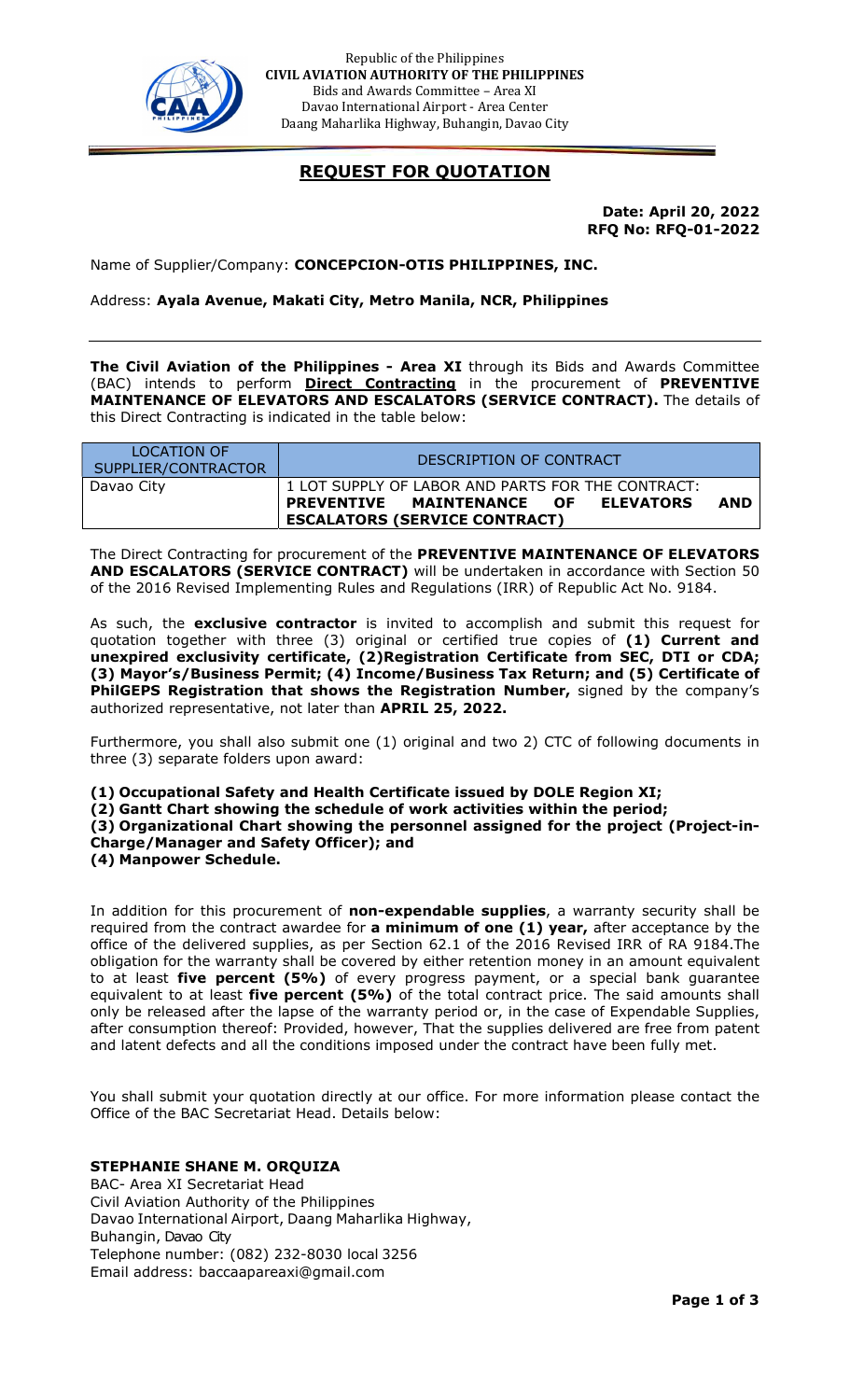

Republic of the Philippines CIVIL AVIATION AUTHORITY OF THE PHILIPPINES Bids and Awards Committee – Area XI Davao International Airport - Area Center Daang Maharlika Highway, Buhangin, Davao City

### INSTRUCTIONS:

- (1) Accomplish this RFQ correctly and accurately.
- (2) Do not alter the contents of this form in any way.
- (3) All Technical Specifications are mandatory. Failure to comply with any of the mandatory requirements will disqualify your quotation.
- (4) Failure to follow these instructions will disqualify your entire quotation.

#### Ladies and/or Gentlemen:

Please quote your lowest price, taxes included, government discount, terms and period of delivery of the following supplies, materials and/or equipment listed hereunder for the account and official use of CIVIL AVIATION AUTHORITY OF THE PHILIPPINES. Moreover, it is requested that your price quotation be submitted in a sealed envelope.

Truly yours,

EDGARDO C. CUETO BAC Chairperson

# TECHNICAL SPECIFICATIONS

| <b>Item</b><br>No. | <b>SPECIFICATIONS</b>                                                           | <b>OTY</b> | <b>UNIT</b>   |
|--------------------|---------------------------------------------------------------------------------|------------|---------------|
|                    | PREVENTIVE MAINTENANCE OF ELEVATORS AND<br><b>ESCALATORS (SERVICE CONTRACT)</b> | 12         | <b>MONTHS</b> |
|                    | Servicing of escalator and elevators                                            |            |               |
| $\overline{2}$     | <b>Replacement of parts</b>                                                     |            |               |
|                    | /// NOTHING FOLLOWS \\\                                                         |            |               |

### QUOTATION

After having carefully read and accepted the Terms and Conditions, I/We submit our quotation/s for the item/s as follows:

| <b>Item</b><br>No. | <b>SPECIFICATIONS</b>                                                                                                                                | <b>QTY</b> | <b>UNIT</b> | <b>OFFERED</b><br><b>QUOTATION</b><br><b>PRICE</b><br><b>PER</b><br><b>UNIT</b> | <b>TOTAL</b><br><b>OFFERED</b><br><b>QUOTATION</b> | <b>SPECIFY</b><br><b>BRAND/MODE</b><br>L (IF ANY) |
|--------------------|------------------------------------------------------------------------------------------------------------------------------------------------------|------------|-------------|---------------------------------------------------------------------------------|----------------------------------------------------|---------------------------------------------------|
|                    | <b>PREVENTIVE</b><br><b>MAINTENANCE</b><br><b>OF</b><br><b>ELEVATORS</b><br><b>AND</b><br><b>(SERVICE)</b><br><b>ESCALATORS</b><br><b>CONTRACT</b> ) | 12         | <b>MOS</b>  |                                                                                 |                                                    |                                                   |
| 1                  | Servicing of escalator and elevators                                                                                                                 |            |             |                                                                                 |                                                    |                                                   |
| $\mathbf{2}$       | <b>Replacement of parts</b>                                                                                                                          |            |             |                                                                                 |                                                    |                                                   |
|                    | <b>TOTAL OFFERED QUOTATION IN</b><br><b>WORDS AND IN FIGURES</b>                                                                                     |            |             |                                                                                 |                                                    |                                                   |

# SCHEDULE OF REQUIREMENTS

| <b>DELIVERY AND WORK COMPLETION PERIOD</b> | <b>INDICATE IF</b><br><b>COMPLY"</b> | "COMPLY" | <b>OR</b> | "CANNOT |
|--------------------------------------------|--------------------------------------|----------|-----------|---------|
| REOUIRED: APRIL - DECEMBER 2022            |                                      |          |           |         |

### TERMS AND CONDITIONS

1. Bidders shall provide correct and accurate information required in this form.